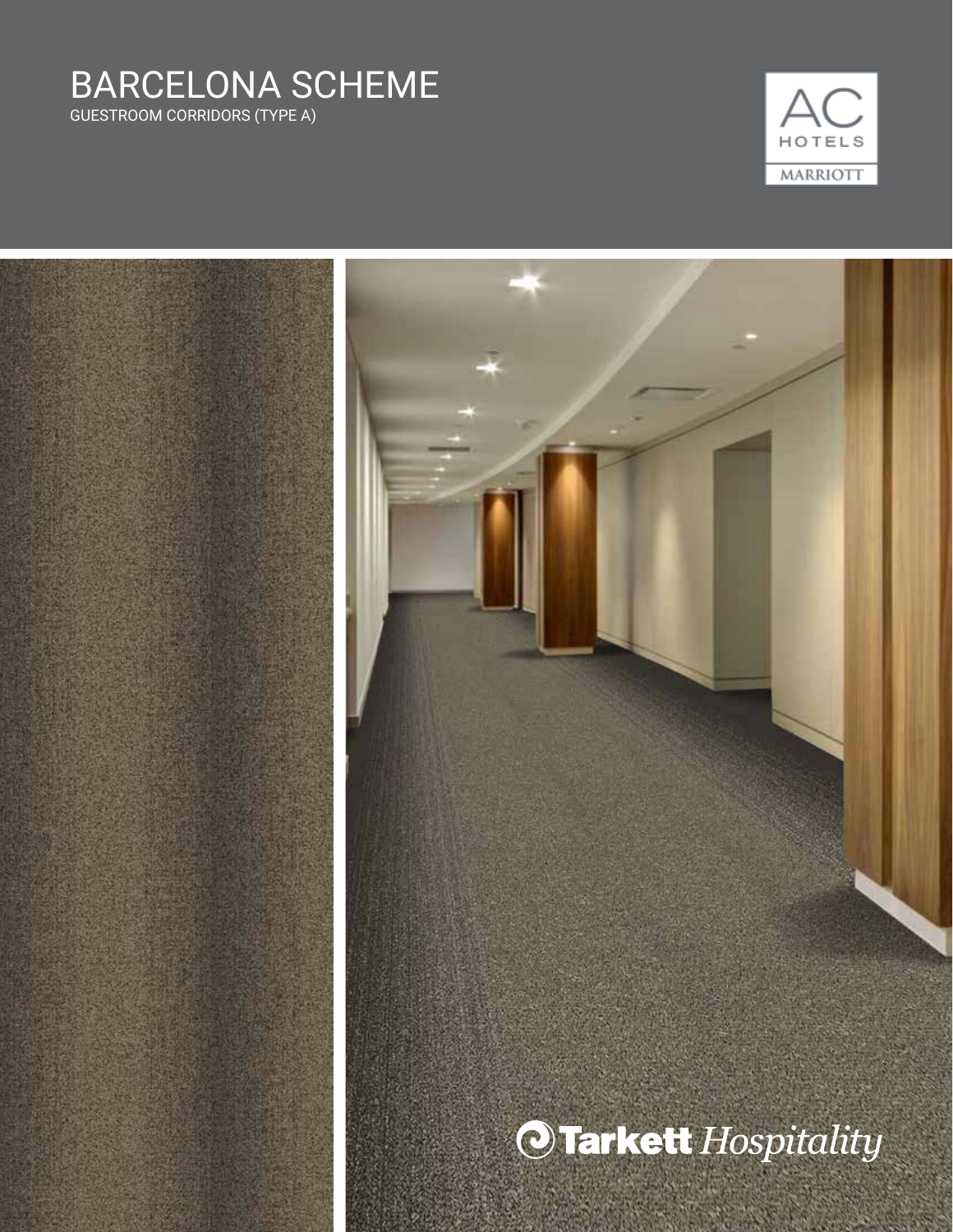



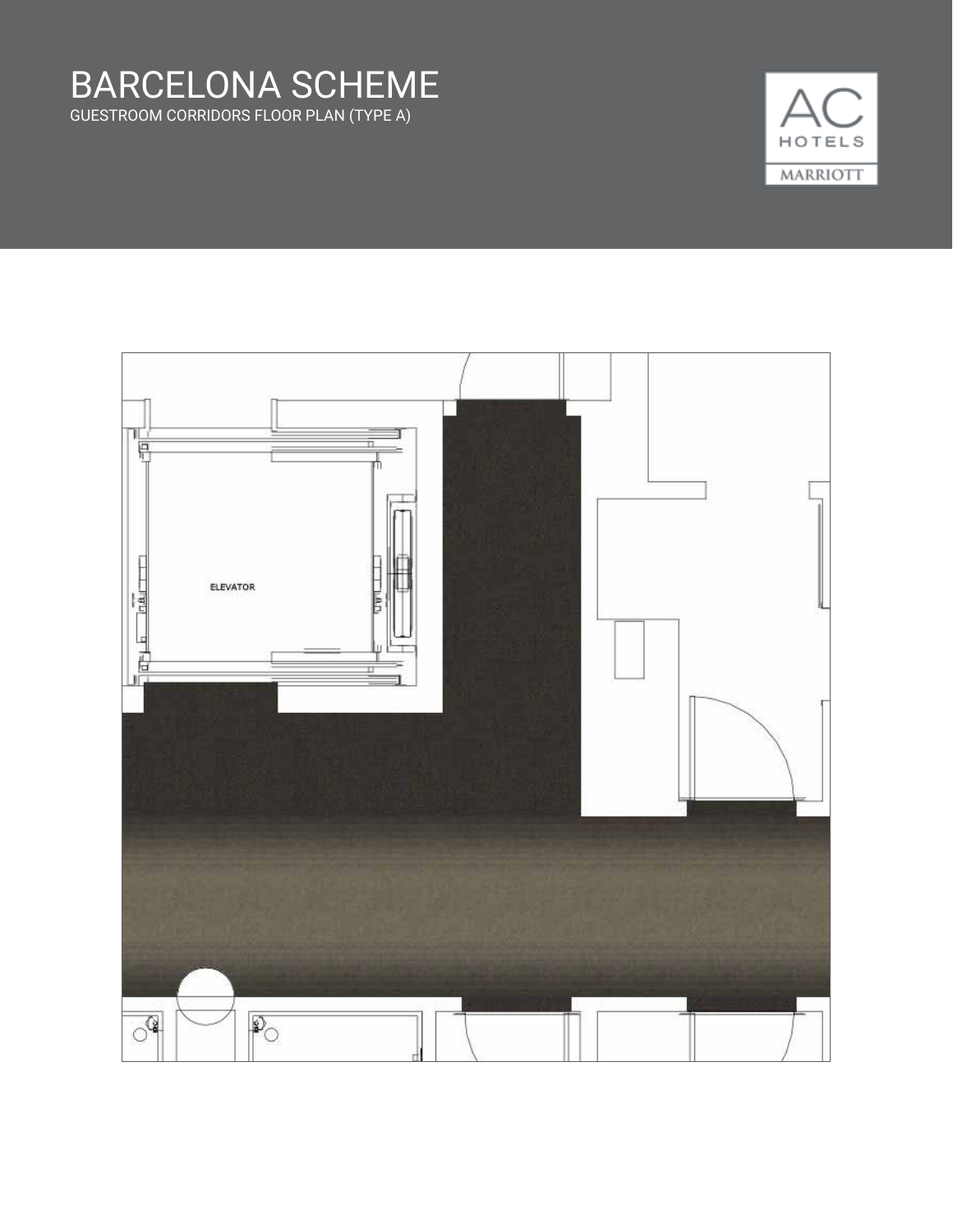GUESTROOM CORRIDORS (TYPE A)



| Area Name:            | Corridor                                |
|-----------------------|-----------------------------------------|
| Manufacturer:         | Tarkett                                 |
| Address:              | 285 Kraft Drive                         |
|                       | Dalton, GA 30721                        |
| Phone:                | 706.277.3000                            |
| Contact:              | Jackie Passaro                          |
| E-mail:               | Jackie.Passaro@tarkett.com              |
| Web:                  | www.tarketthospitality.com              |
| Pattern Number:       | 1022238-007 (Alternate #: A0019-88685)  |
| Thread-Up:            | AB                                      |
| Scheme:               | Type A (Solid Light)                    |
| Modular Tile Size:    | $24'' \times 24''$                      |
| Type:                 | <b>Tufted Pattern Loop</b>              |
| Content:              | <b>TDX Nylon</b>                        |
| Weight:               | 25 oz. tufted face weight               |
| Primary Backing:      | Synthetic Non-Woven                     |
| Pile Height:          | .219" average pile thickness            |
| Gauge:                | 1/10"                                   |
| Stitches Per Sq Inch: | 7.5                                     |
| Dye Method:           | <b>Solution Dyed</b>                    |
| Installation Method:  | <b>Vertical Ashlar</b>                  |
| Flame Requirements:   | Meets or exceeds requirement Class 1 AS |

### **Notes:**

Manufacturer to confirm the carpet meets Marriott Design and Construction standards as noted in section 2514.03.

### **Instructions:**

• Installer to provide all materials and equipment for complete installation, seaming diagrams, and full carpet layouts for all areas per manufacturer's recommendation.

ASTM

- All quantities to be verified by installer.
- All materials and methods of construction must comply with all local fire and life safety codes for use in hotels and other public spaces, and Marriott Brand Standards.



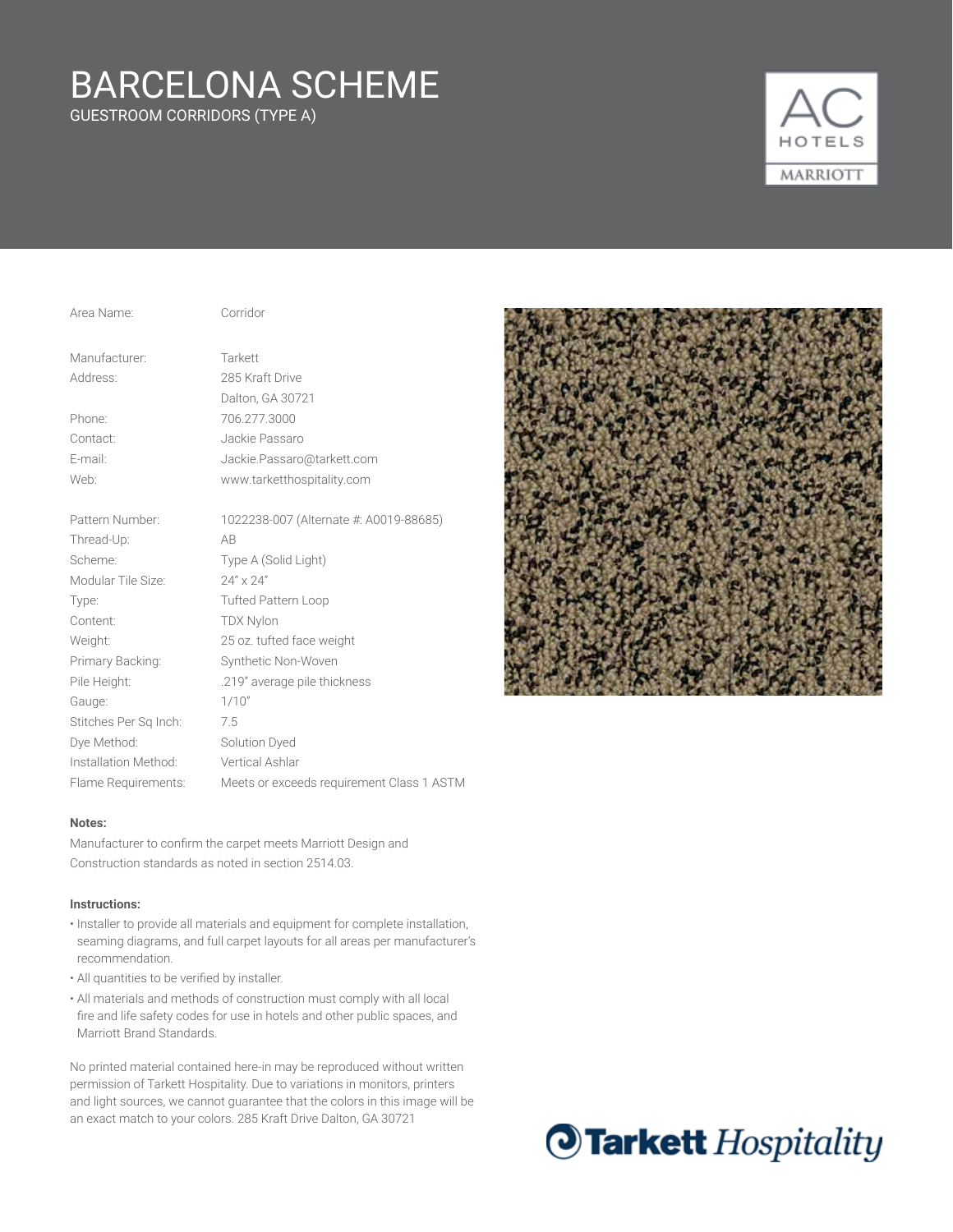GUESTROOM CORRIDORS (TYPE B)



| Area Name:            | Corridor                                |
|-----------------------|-----------------------------------------|
| Manufacturer:         | Tarkett                                 |
| Address:              | 285 Kraft Drive                         |
|                       | Dalton, GA 30721                        |
| Phone:                | 706.277.3000                            |
| Contact:              | Jackie Passaro                          |
| E-mail:               | Jackie.Passaro@tarkett.com              |
| Web:                  | www.tarketthospitality.com              |
| Pattern Number:       | 1022238-010 (Alternate #: A0022-88742)  |
| Thread-Up:            | ABCDEFGH                                |
| Scheme:               | Type B (Gradient)                       |
| Modular Tile Size:    | $24'' \times 24''$                      |
| Type:                 | <b>Tufted Pattern Loop</b>              |
| Content:              | <b>TDX Nylon</b>                        |
| Weight:               | 25 oz. tufted face weight               |
| Primary Backing:      | Synthetic Non-Woven                     |
| Pile Height:          | .219" average pile thickness            |
| Gauge:                | 1/10"                                   |
| Stitches Per Sq Inch: | 7.5                                     |
| Dye Method:           | Solution Dyed                           |
| Installation Method:  | Vertical Ashlar                         |
| Flame Requirements:   | Meets or exceeds requirement Class 1 As |

### **Notes:**

Manufacturer to confirm the carpet meets Marriott Design and Construction standards as noted in section 2514.03.

### **Instructions:**

• Installer to provide all materials and equipment for complete installation, seaming diagrams, and full carpet layouts for all areas per manufacturer's recommendation.

ASTM

- All quantities to be verified by installer.
- All materials and methods of construction must comply with all local fire and life safety codes for use in hotels and other public spaces, and Marriott Brand Standards.



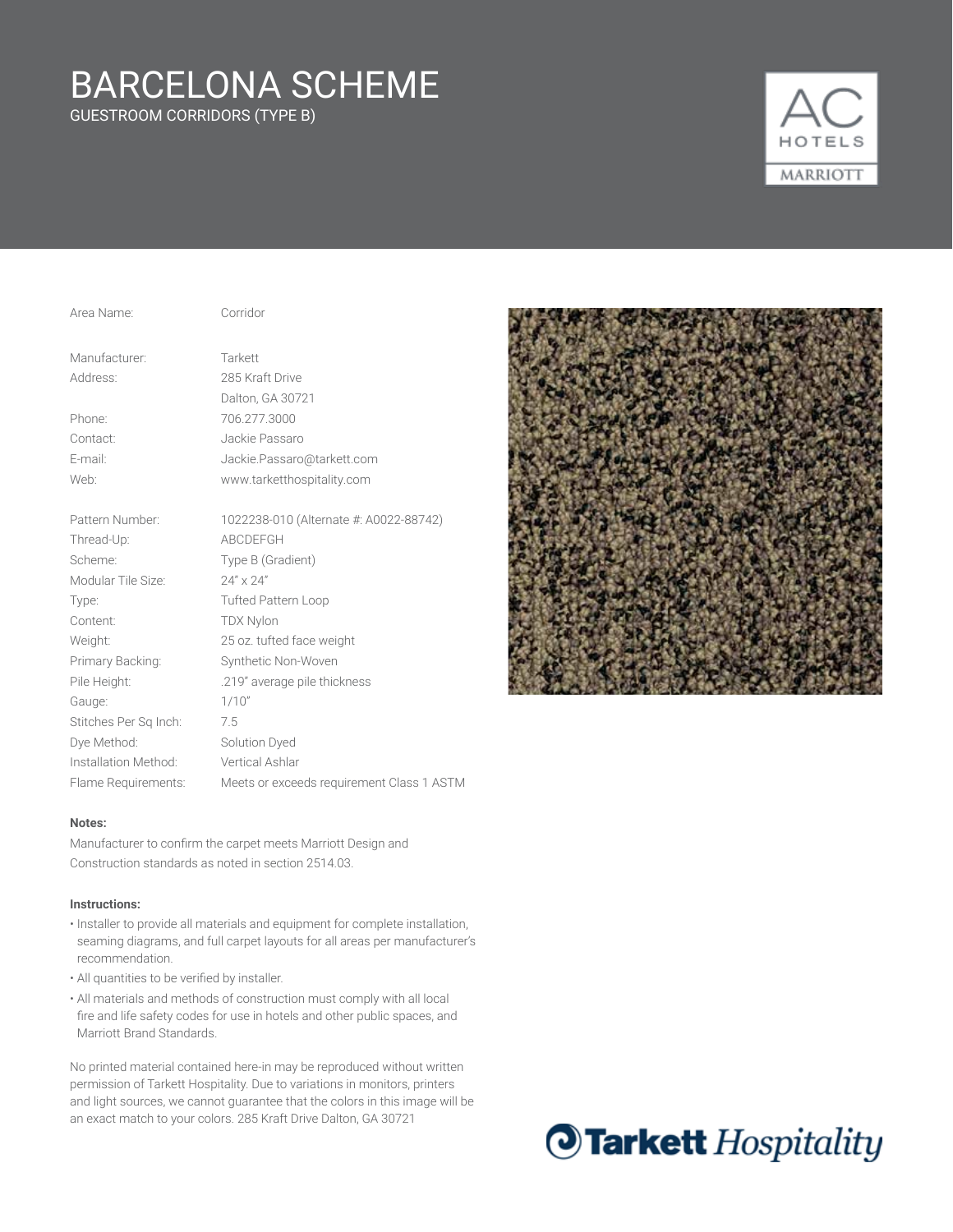GUESTROOM CORRIDORS (TYPE C)



| Area Name:            | Corridor                             |
|-----------------------|--------------------------------------|
| Manufacturer:         | Tarkett                              |
| Address:              | 285 Kraft Drive                      |
|                       | Dalton, GA 30721                     |
| Phone:                | 706.277.3000                         |
| Contact:              | Jackie Passaro                       |
| E-mail:               | Jackie.Passaro@tarkett.com           |
| Web:                  | www.tarketthospitality.com           |
| Pattern Number:       | 1022238-008 (A0019-88946)            |
| Thread-Up:            | AB                                   |
| Scheme:               | Type C (Solid Dark)                  |
| Modular Tile Size:    | $24'' \times 24''$                   |
| Type:                 | <b>Tufted Pattern Loop</b>           |
| Content:              | <b>TDX Nylon</b>                     |
| Weight:               | 25 oz. tufted face weight            |
| Primary Backing:      | Synthetic Non-Woven                  |
| Pile Height:          | .219" average pile thickness         |
| Gauge:                | 1/10"                                |
| Stitches Per Sq Inch: | 7.5                                  |
| Dye Method:           | Solution Dyed                        |
| Installation Method:  | <b>Vertical Ashlar</b>               |
| Flame Requirements:   | Meets or exceeds requirement Class 1 |

### **Notes:**

Manufacturer to confirm the carpet meets Marriott Design and Construction standards as noted in section 2514.03.

#### **Instructions:**

• Installer to provide all materials and equipment for complete installation, seaming diagrams, and full carpet layouts for all areas per manufacturer's recommendation.

ASTM

- All quantities to be verified by installer.
- All materials and methods of construction must comply with all local fire and life safety codes for use in hotels and other public spaces, and Marriott Brand Standards.



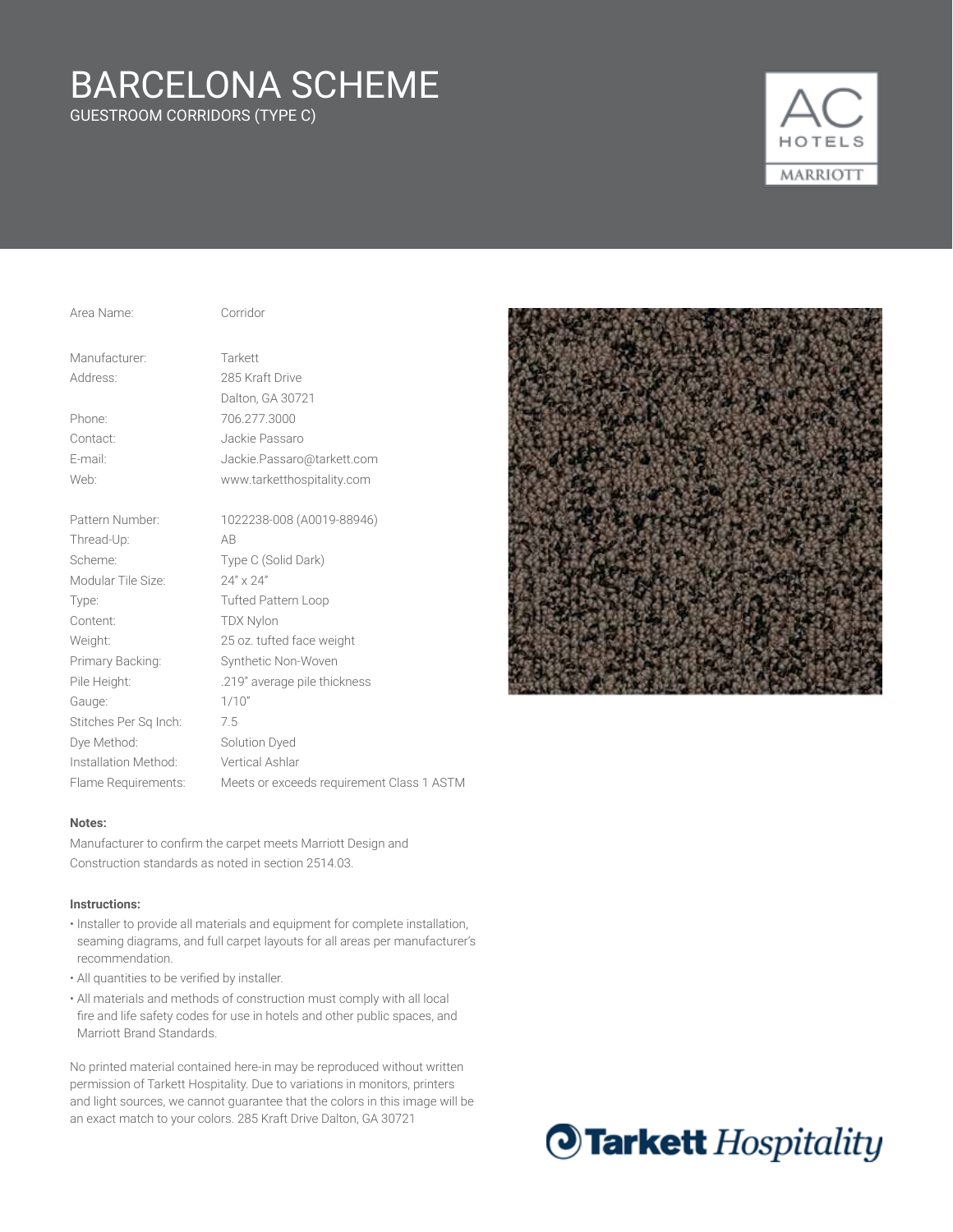### OSCURA SCHEME GUESTROOM CORRIDOR



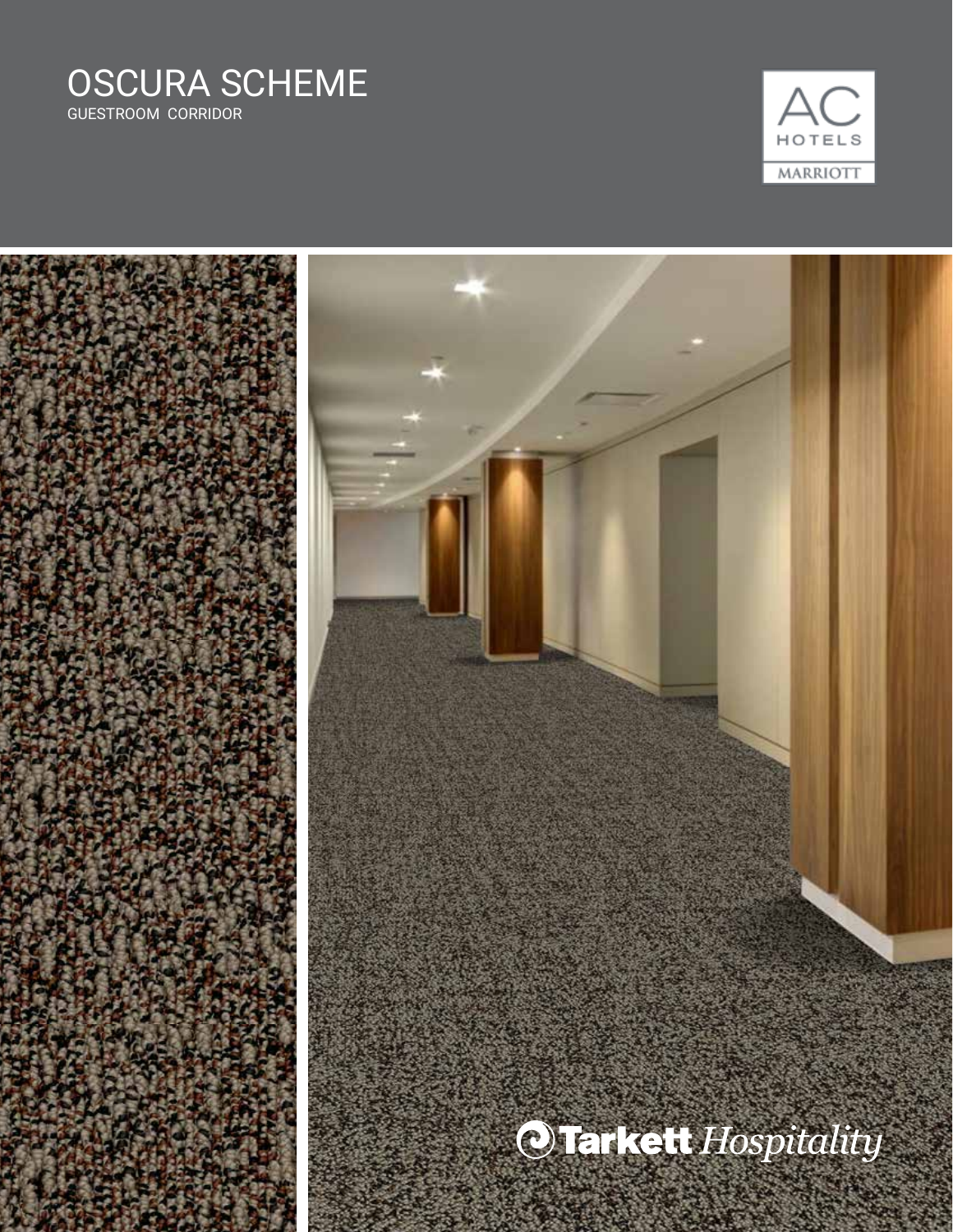